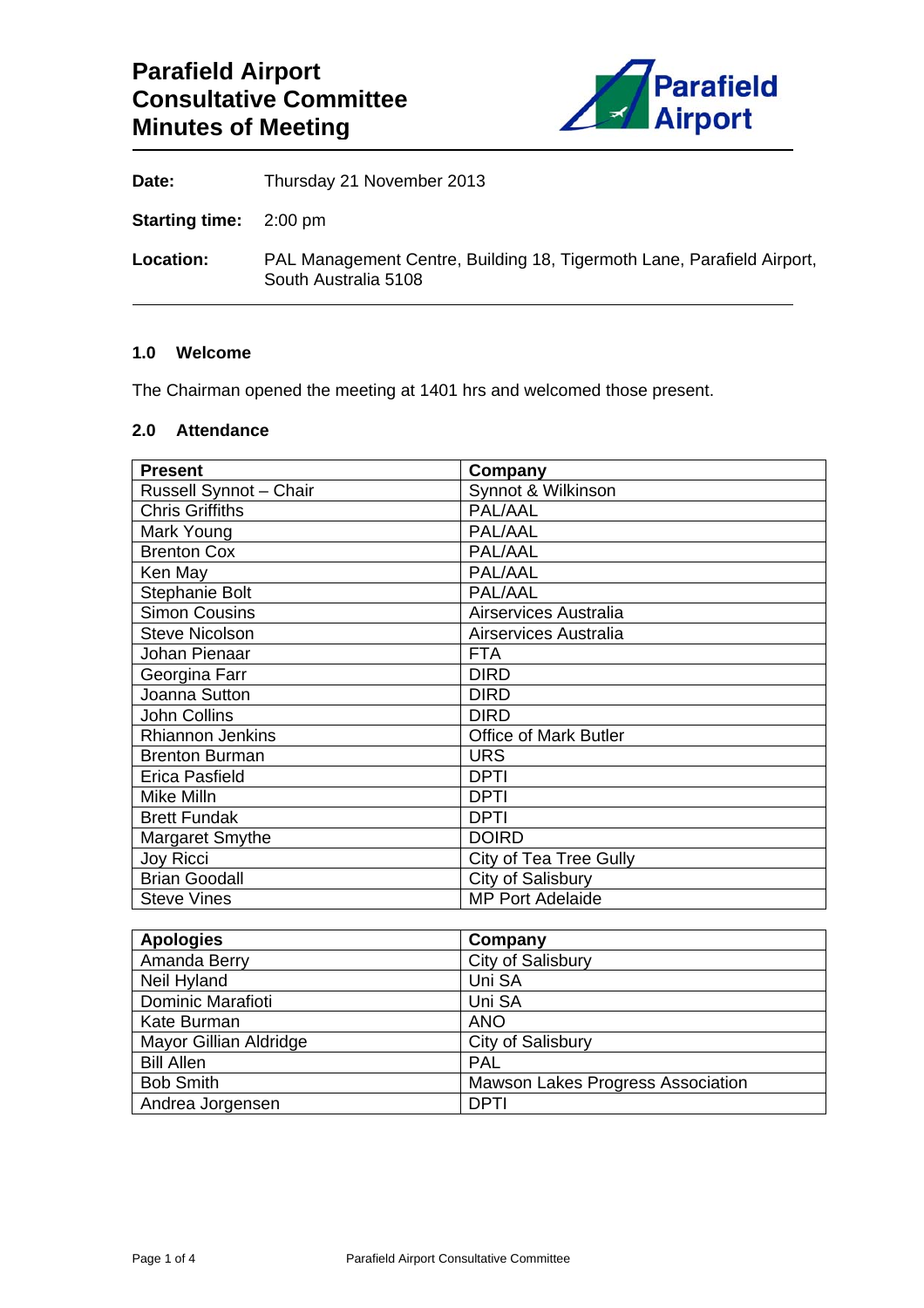# **3.0 MINUTES OF PREVIOUS MEETING – 22nd AUGUST 2013**

Moved Brian Goodall – and Seconded Jov Ricci –- that the notes of the  $22^{nd}$  August 2013 meeting be adopted – Carried.

### **4.0 CORRESPONDENCE**

### **Correspondence In:**

Apologies **Reports** 

### **Correspondence Out:**

Previous Minutes, Agenda and meeting dates for 2014.

### **5.0 ACTION ITEMS**

**5.1 Community Membership – City of Salisbury Information**  Chris Griffiths investigate and report back at the next meeting.

#### **5.2 Chairman to follow up with ANO regarding last report provided**

Chairman contact Kate Burman who accepted committee views and agreed to change how the ANO represents data - Completed

### **5.3 Chairman to compile suggestions/locations for Airservices Australia Proposals for Noise Monitoring**

Please refer Community and Airport Agency update 7.3

### **6.0 AIRPORT UPDATE**

**6.1 Parafield Airport Limited Report –** tabled with no items required to be noted**.** 

**6.2 Property and Development and Land Use Report –** tabled with no items required to be noted.

**6.3 Environment Report –** tabled with no items required to be noted.

**6.4 Planning Co-ordination Forum Report –** tabled with no items required to be noted.

**6.5 Technical Working Group (PATWG) –** tabled with no items required to be noted.

## **7.0 COMMUNITY AND AIRPORT AGENCY UPDATE**

**7.1 Federal Department of Infrastructure and Transport Report – The following** was noted:

Georgina Farr asked Airservices where complaints about pollution or odour are sent. Details: Ms Donna Kerr - Dept of Infrastructure and Regional Development, fax 02 6274 7804 or email plans@infrastructure.gov.au.

**7.2 State Department of Planning, Transport and Infrastructure Report –**  tabled with no items required to be noted.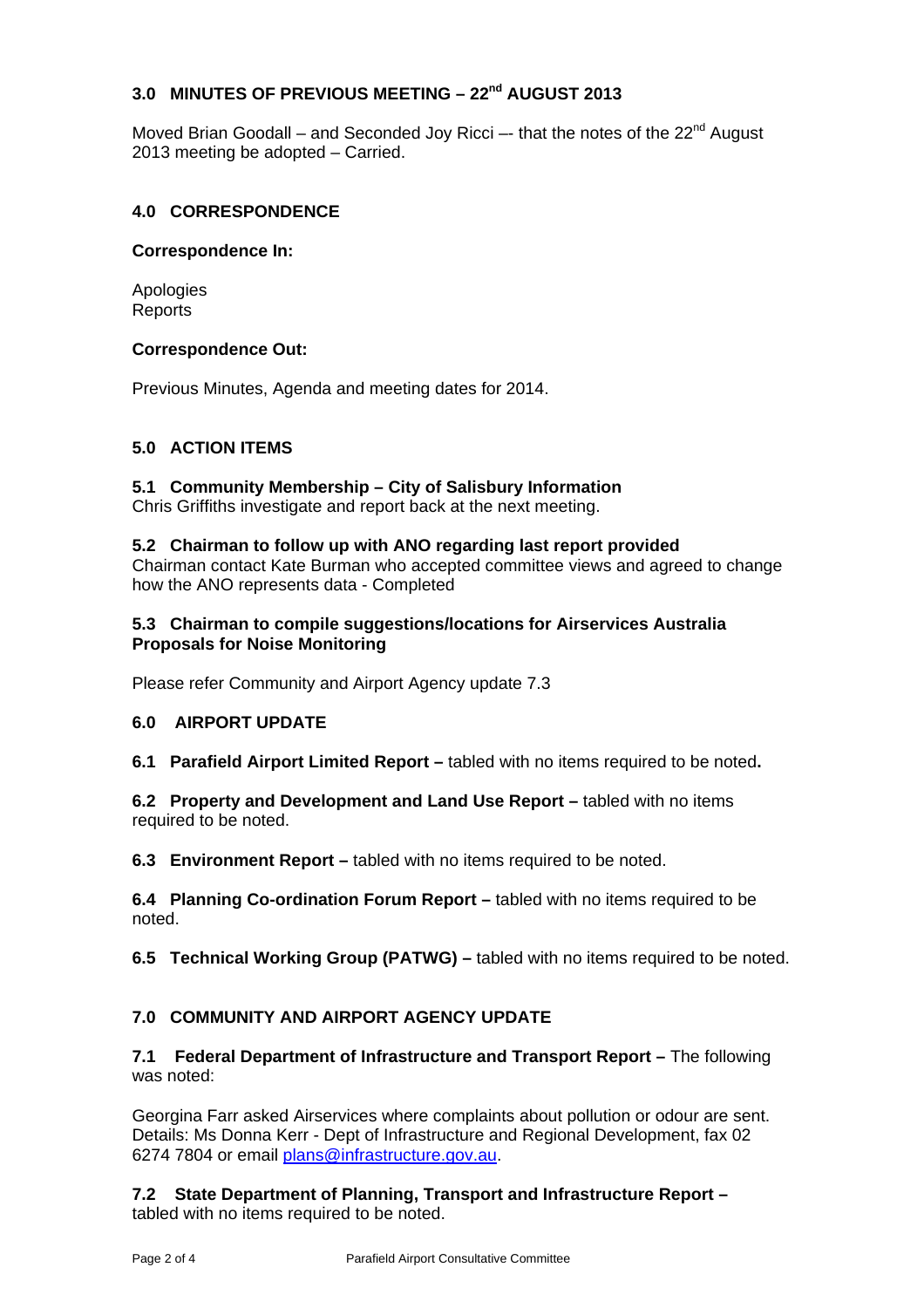### **7.3 Airservices Australia Report – The following was noted:**

Quarter 3, 2013 Adelaide Noise Info Report has now been published at http://www.airservicesaustralia.com/publications/noise-reports/noise-reports/.

There were 28 complaints in the Quarter 3 report which related to circuits, increased frequency and helicopters There were no significant trends in the data.

Mike Milln mentioned it was difficult to read ASA Parafield Airport Complaints Data. Simon Cousins said the detailed feedback/comments field will be returned from Jan 2014.

Simon summarised ASA commitment to aircraft noise management which includes meeting International standards for flight paths and improving network operations. He also outlined plans for ASA to place a portable noise monitor in the area around Parafield Airport to monitor aircraft noise.

Brian Goodall asked where the noise monitor(s)could be located and suggested Salisbury, Mawson Lakes and Parahills.

*Action – Given the planning phase of the proposed monitoring, the Chairman suggested all members send any questions or suggestions about the objectives or design of the proposed program, or suggestions for locations for the noise monitor(s) to the Committee before the next meeting, to be collated and summarised, distributed and submitted for discussion at the next meeting.* 

ASA have launched a new website - www.aircraftnoise.com.au. Any feedback would be appreciated.

### **7.4 Aircraft Noise Ombudsman Report –** No report submitted

**7.5 Flight Training Adelaide Report –** the following was noted:

FTA opened their new simulator centre on October  $9<sup>th</sup>$ . The two simulators are an Airbus A320 type and an XJ type, capable of 737-800 simulations.

#### **7.6 Uni SA Aviation Academy Report –** No report submitted

#### **7.7 City of Salisbury –** tabled with the following noted:

Chris Griffiths said that introducing 'Park n ride' is a good idea and will reduce congestion. Ken May has had preliminary discussions and the project could occur in the future. Brian Goodall said Mawson Lakes is over utilised with the train station car parking continuously full and problems created with vehicles parking in the streets around the Parafield Staiton and believed there is definitely a market for 'Park n ride' at Parafield.

### **7.8 City of Tea Tree Gully –** No report submitted.